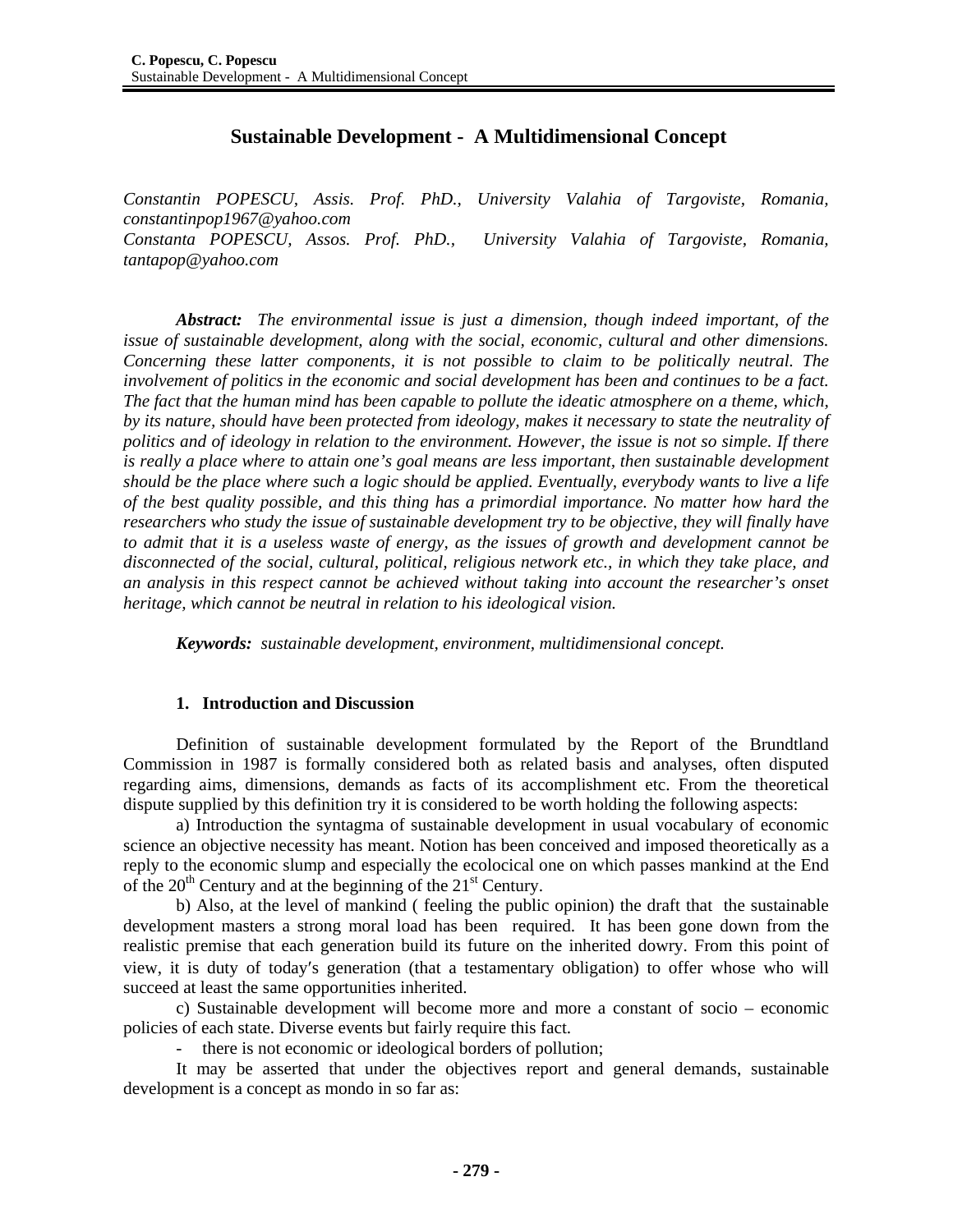- the tolerableness range both of pollution and of poverty, if the facts keep their nowadays trends, will be put under the survival terms and then globallization of necessary actions to counteract a such trend, will really only solution;
- it won' t stand such waste any longer, where it is indefferently generated; the environment resourses, namely of life support are limited;
- it cannot be accepted the obvious degradation of environment factors and human implicitly against time, induced by this increase type that converted but especially corrupted admirable qualities that generally define development or progress or increase

At the same time, sustainable development is also imposed like a mosaicate reality. The national nature, understanding by this the concrete situation from each countries, regarding population, it own needs of increse of production and consumption, the environment characteristic features, typical philosophy of life, etc., comes into view, comes true, and outlines the policies of sustainable development within each national perimeter. But, it is held back that, just this "specialization" of coming into view and application some policies of sustainable development by each country, compels at colaboration for the solution of some problems with high range of interconditionation, strengthening by this the common dimension, globally of sustainable development.

- it cannot be accepted the obvious degradation of environment factors and human implicitly against time, induced by this increase type that converted but especially corrupted admirable qualities that generally define development or progress or increase

At the same time, sustainable development is also imposed like a mosaicate reality. The national nature, understanding by this the concrete situation from each countries, regarding population, it own needs of increse of production and consumption, the environment characteristic features, typical philosophy of life, etc., comes into view, comes true, and outlines the policies of sustainable development within each national perimeter. But, it is held back that, just this "specialization" of coming into view and application some policies of sustainable development by each country, compels at colaboration for the solution of some problems with high range of interconditionation, strengthening by this the common dimension, globally of sustainable development.

d) In connection and in extension the mentioned ones at the point "c", it is worth keeping that sustainable development requires a different treatment like level, approach way and understanding, technology, resourses, at which can be done appeal with success chances. The concept is relative open and can get differen ways and meanings depends on time, space, geographical area, etc.

Inside this theoretical matrix, a special signification for the coming into view sustainable development concept has got differentiating of the countries of the world into the rich country and the poor ones.

Thus, for the developed country, the depollution question, of improvement of life quality, etc. is the change one, adaptation and modernization. For the change of economical increase kind there are also political and technological forces in these countries and, very important, resourses, in this way the success chances are very great.

*For the developing country, the problem has completely other terms. If, here and there, the question is not one of the life quality but even of life, survival, it has sense what priority order occupies sustainable development in the policy of these country.* 

And, like a vicious circle, just here, the production structures in debt, pollutant, with illfated traces for the degradation of soil, water, etc., adds at the material situation already poorly, new worse factors. And the circle has no any chance to be broken because the reduced rate of economic increase, here, it is not able to generate the funds necessary for investment into control equipments and antipollutant tecnology for the technological, institutional and managerial restructurations that are required.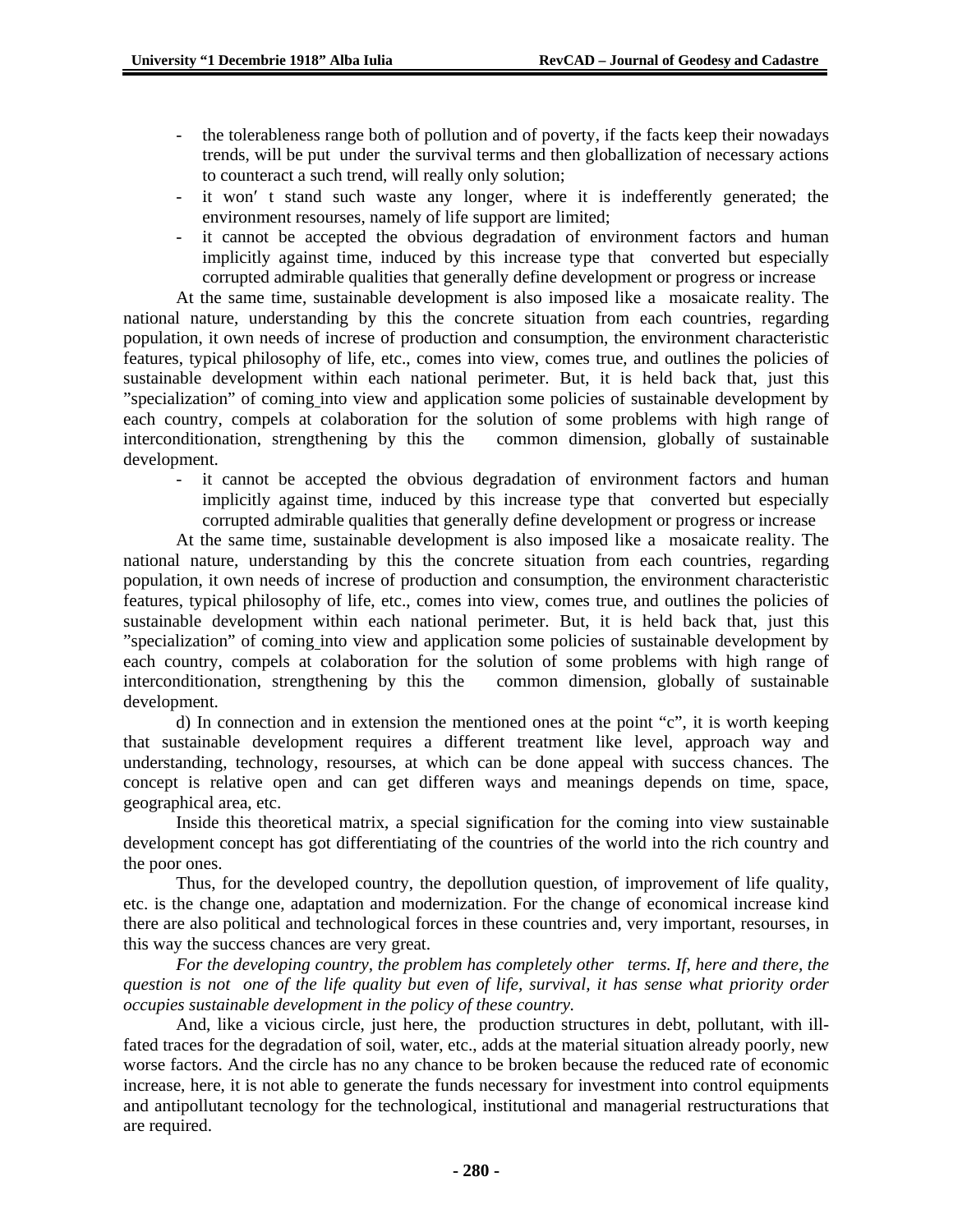Relatio between richness and poverty has some to deliver and he line of "contribution " to pollution as out of respect for nature. Thus, statistics prove with undoubt data, that the poor country of the world practise the most weak pressure on planet. The low levels of economic development make from they the smallest pollutants with  $CO_2$ ,  $SO_2$  and  $NO_2$  actually at half as against OECD countries. Therefore, the greenhouse gases and global warming are not due to the poor.

Contradictorily, but care and respect for what the environment means, it seems that is an attitude which depends on outlook of the rich ones. The higher level on the biological scale the more respectful attitude on nature.

The question looks to be the outlook and culture one, but not only.

Inhabitant from Ferentri has not the same instruction and culture like Viennese, but the contribution of responsible administration as his miserly condition did not cancel love for order and beauty, if he had them.

Numerous authors illustrate this aspect, an exemple is offered even by Romania in the following terms: ″ It is clear, the author has been writing, that the inhabitant of a block ″ ghetto ″ unwarmed, without water and sewarage from Ferentari or Cornetu, that must provide for maintain his numerous family, will not pay attention the same importance to parks or garbage storage like a Viena′s inhabitant″.

If he did not hereditarily inherit and not even got them by instruction, any inhabitant, no matter where, the administration with specific forces had to impose the observing some rules both in Ferentari and to Viena. For sure that an unpolluted hospitable and bracing nature generates enjoyment to inhabitant from ghetto like Viennese but no of the same force, because the priorities are different.

e) Strictly etymological talking, the notion of sustainable sends to duration, at a long lapse of time. Or, it seems that the craftsmen of concept did not firstly refer to temporal size, extent temporally of process.

On the economic increase has been spoken about two centuries and it seems that at least from this point of view it is very sustainable. Which seems the hard spot to assert the definition of sustainable development aims at the inner anatomy of phenomenon. Briefly, it is wanted to be ensured a parentage of quality to the detriment of amount increase of goods made and consumed.

Much more, the economic increase of which sourses come from the 17 - 18 the centuries, built and perpetuated a realationship crisis of human being with environment and of the relationship ones of human being with the social and moral values that always defined the general progress.

For this reason and besides the process has to be converted to a human sustainable development first of all directed to the life and environment quality. To these dimensions of very comprehensive phenomenon of development have to be ensured them a real sustainability in the course of time.

f) Also, it has to give much prominence to tacklng and generally the phenomenon analisys with the name of sustainable development has been done and go on doing unfortunately from position of prevalent predominant economic. The explanation is that guilty by ecological degradation and mutations, some with negative results on the social, morale, political, etc factor is economical philosophy after that it has been corrected and gave a configuration to production and consumption mode. In consequence of the solutons research to ensure the bold objective to get reconciliation the human being himself and with nature, will keep the same direction. In particular, they will mean an answer imposed to induced effects by logic that inspired the postwar economic increase and development , logic after that the natural resourses and environment have been treated like simple instruments placed themselve at service of increase and the environment degradation like result the damages brought to human health that were put on one side.

g) Exactly by a privileged tratment, in economic theory regarding sustainable development, the environment and environmental policy are the objects of attention. The degradation cadence of ecosphere like planetary ecosystem gves only explanation in this direction. There is even the danger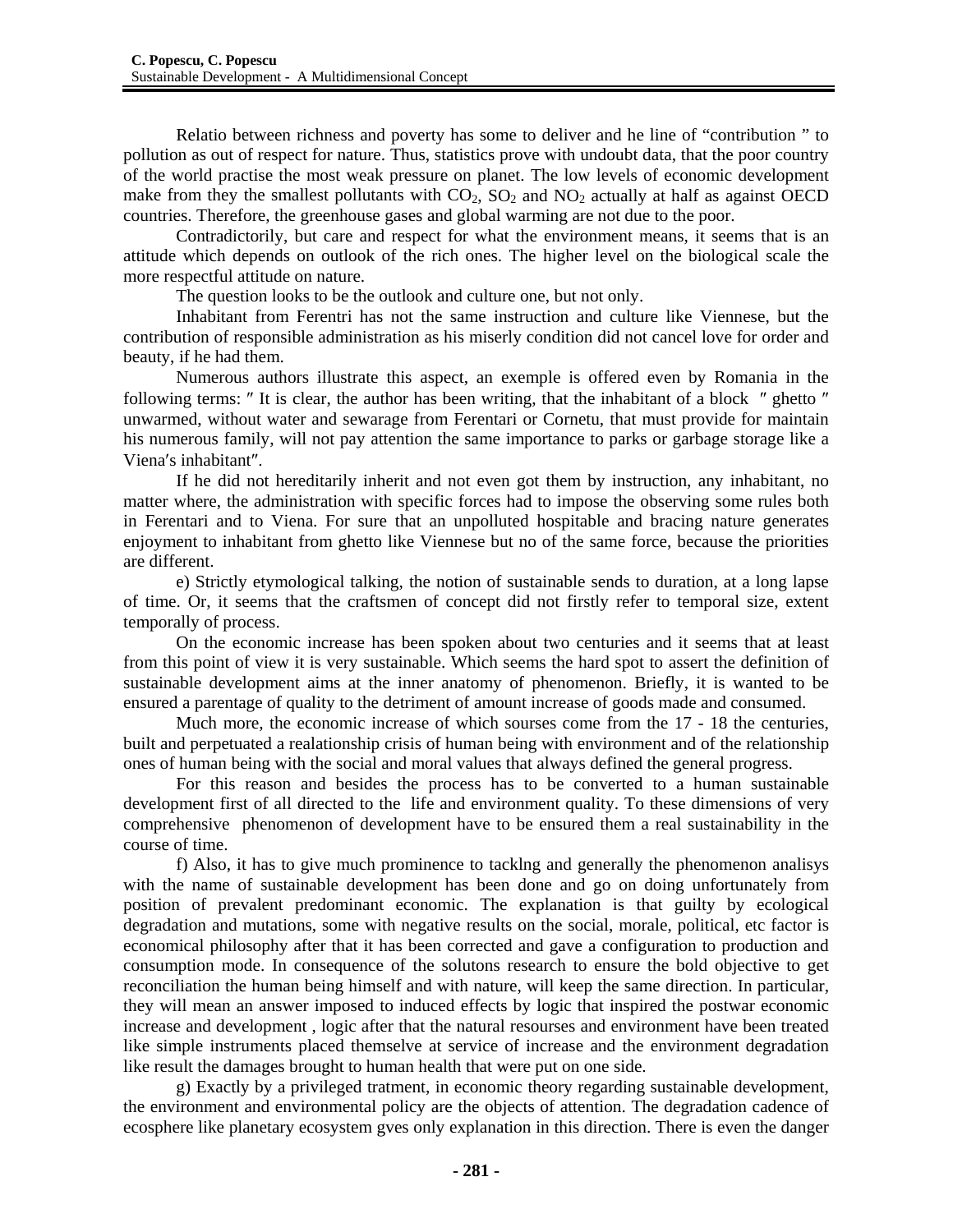like the prevalent concern on this theme of environmental policy to reduce impermissibly much attention and efforts necessary for clearing and solving the other problems on which phenomenon and concept of sustainable development subsuming them.

Thus, for biologists and ecologists the resourses and natural environment are important.

h) The term connotation like the inner anathomy of sustainable development phenomenon are also influenced by ″speciality″ of the ones who consume its energy and talent on this theme.

In return, economists centre their research on costs and prices being in agreement that cannot be accepted a development with very high environmental costs, but at the same time using the market logic. Namely, they are their persuasion that if a resourse costs too expensive because of internalization of environmental costs, the market signal, by the agency of price, will be that the respective resourse has to be replaced.

The demography specialists, sensitively of the emphasized increase of population these last 50 years, accept that is unimaginable the future development without to trespass against rules that define and establish the world stock of resourses.

Futurologists, optimistic, start from premise that a good part from today′s planetary univers is an unknown and the science and knowledge progresses will help us accede to new resourses and methods of their operation.

Sociologists and moralists are concerned with great cleavages at which drive the different acces to resourses and the incomes adjustment between the resourses holders and performance technologies and evidently that preserving the environment, too.

All these conceptions and many other, require a larger definition m,ore comprehensive of sustainable development concept than the one given by Brundtland Report. Under these conditions, Jan S. Hagendorn considers that ″The idea of sustainable development will be more convincing if it is performed in the sense that a certain rate of increase can be hard supported if the environment is degraded or if inequity increase of incomes lead to revolution or if the population demography gets out of control or if the agricultural field is shared and consequently the productivity is reduced. A suitable definition Hogendord affirms can be that that non sustainable development is the development as part of whose the negative effects on environment affect even the economicincrease″.

Trying to astonish the essence of sustainable development by its negative, nonsustainable development, Hogendorn compels attention also on a posible interpretation of definition from the Brundtland Report according to which the future generation can be compromised and confiscated and then "who should accept a sustainable poverty", the quoted author has been asking. In other words, it conserns that sustainable development ensures to the future generations a life more and more prosperously and good quality by uncompromision their chances by present type of increase.

They are not these only critics brought to the Brundtland Report. It is accused that does, here and there, confusion between causes and effects especially then when try to explain the chronic poverty state from the Horn of Africa by environment degradation and no in consequence of perpetual conflicts between tribes; that it does not speak anybody about the ecolocical crisis from former sovietic block, thoughit shoud have had to do, that is regardless, in solutions wording, of the supreme values on which western democracies support, today prosperous-fellow, liberty, private property, etc. like the present generation.

The achieving an objective formulated in the above termes, and still at the best level, it is not an easy question. On the contrary, it suposes the assuming some major responsabilities, respecting some general principles and some requires among that more important are considered as follows:

Taking these aspects into account less substantiated from the Brundtland Report and trying the attempt to extend the term as such, other authors considering that this new sintagma promotes preserving and regeneration of natural resourses, techological development, production increase and investments orientation in harmony with satisfaction of needs for all society members at present,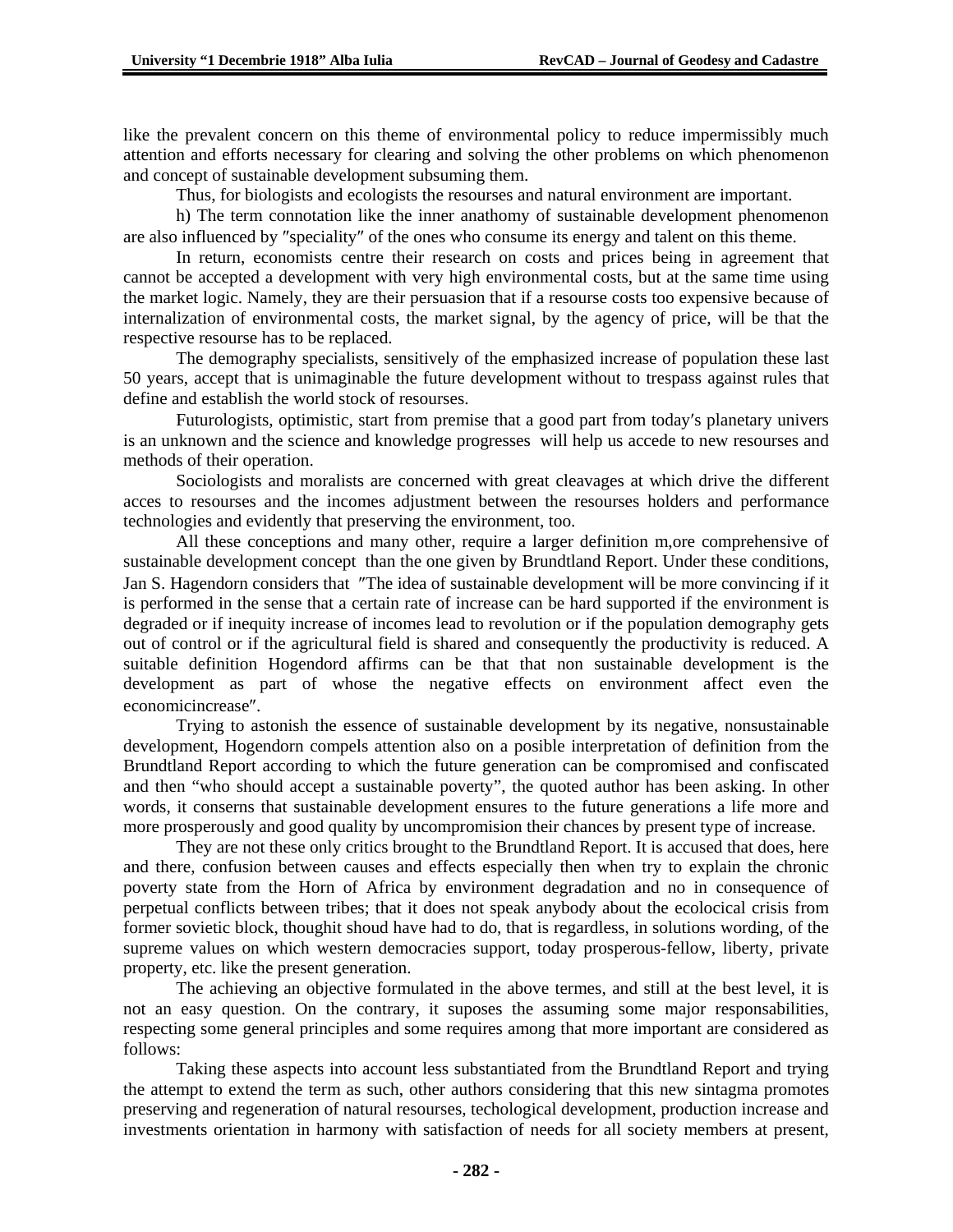without to compromise the posibility of future generation to ensure their own needs"14 and to support the reasoning in favour of a more comprehensive defining, I is considered that "the general objective of sustainable development is to found a best of interaction among four system: economic, human, environmental and technological I a dynamic process and running flexible"15.

♦ Assurance of sustainability in the course of time of economic increase for all countries, without exception, for the developed ones with the conditions reconsidering of its develoment with a view to quality assurance of environment and the life one, generally, and for the developing ones at which the icrease in accelerated rates represents a vital question, only way, in fact, to come out from the socio economic disheartening in which is found it and, here, provided that the increase type choose not to become an enemy of environment and human being.

♦Human being's settling, with his diverse needs, in the central attention, provided that his efforts for more and better to aim at environment. Sustainable development with all policies arsenal on which trains them, touching the targets, inclusively the protection and preserving ones of environment represents only manner; purpose is human being's advantage, individually and jointly, his material prosperity, culture like his physical and psychc health.

♦ With an essence generally, commonly established, sustainable development covers "concrete coat " passing through national specification of each country. Each country has to formulate and establish its own concrete priorities like its achievement means depending on the economic basis of yied up, cultural specification, religion, history, etc.

♦Assurance of progrss simultaneity, on all dmensions of sustainable development pocess starts from premise of elements interconditioning that belongs to its inner technology and tacking population health and environment into account that are sourses of productivity increase as seems only productivity additions can support the funds liberation necessary fight against pollution and poverty.

Technically, the Brundtland Report contains some objectives suitable whose the sustainable development achievement means:

- assurance further on of economic increase respects the basis condition of natural resourses preserving;
- elimitination poverty and assurance of conditions satisfying of essential needs of work, food, energy, water, dwelling place and health;
- processes direction of economic increase to a new quality;
- assurance a checked increase of population;
- preserving and increase of natural resourses, supervision of economic development impact on environment;
- technologies restructuration of production and maintain under control of their risks;
- assurance an integrate approaching regarding decisions of economic increase, environment and energy resourses;

It is easy to ascertain that the requires observing of sustainable development claims solutions such as: social and politic, economic, demographic and technical. Taking service of efforts on the large area, sustainable development can be tackled only like a study – as multidimensionally and multidisciplinarily connected.

i) Although, it is obvious that on the top of politics decision like the economic one that propeled it to power, should want not to be in this way, the phenomenon of sustainable development had and has even much more a political charge. If this thing is beneficial or no it will keep opening for research. Undoubtedly, the fact that air or water purity has to mean the same thing in Fidel Castro's Cuba and Sarkozy's France how the smog does harm both London inhabitant and the Bucharest one.

However, absurd theories coming from the former socialist space have been launched by the supportes of this regime, assert that thre is not technical basis for passing to new type of